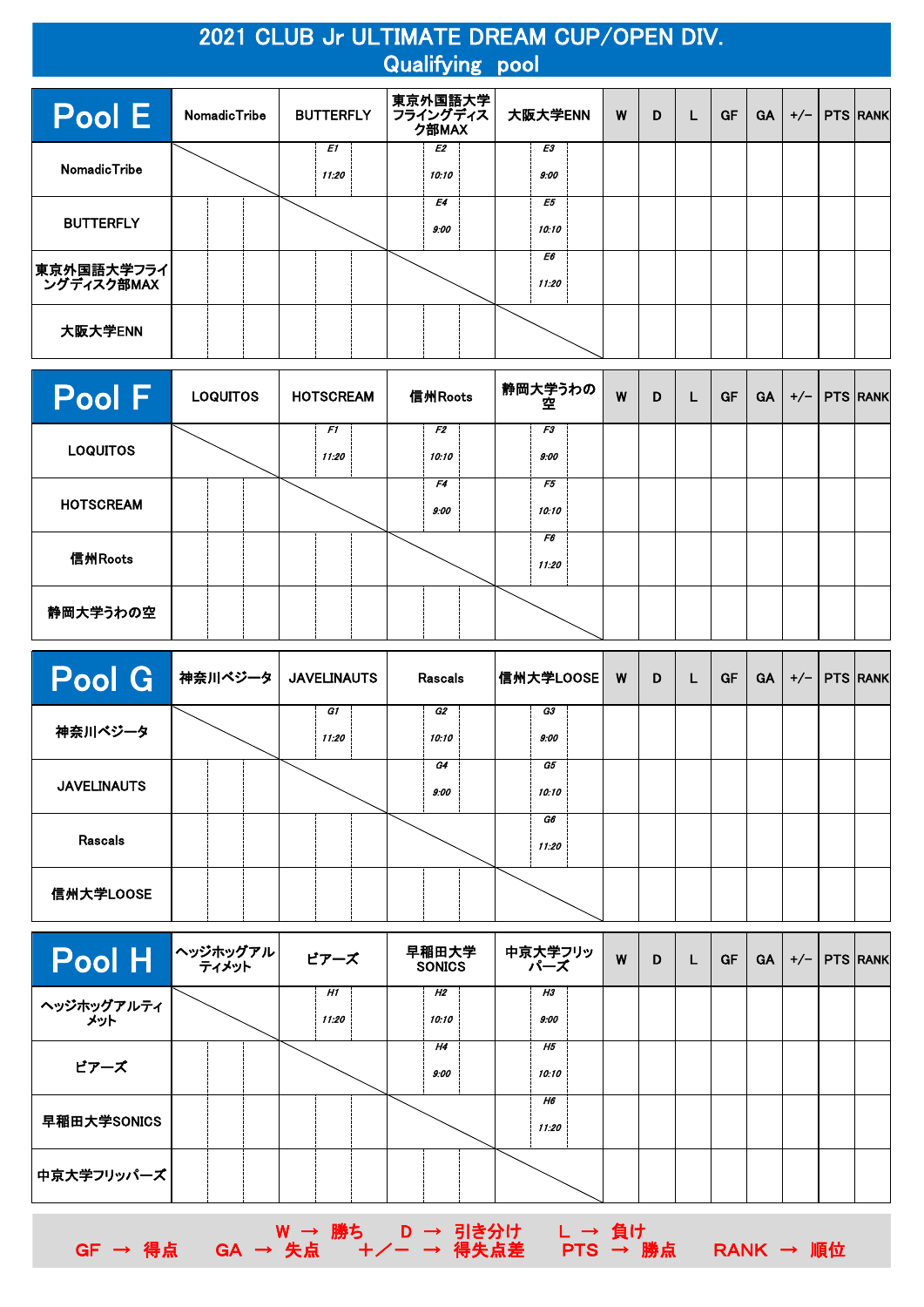## 2021 CLUB Jr ULTIMATE DREAM CUP/OPEN DIV.

## Championship tournament